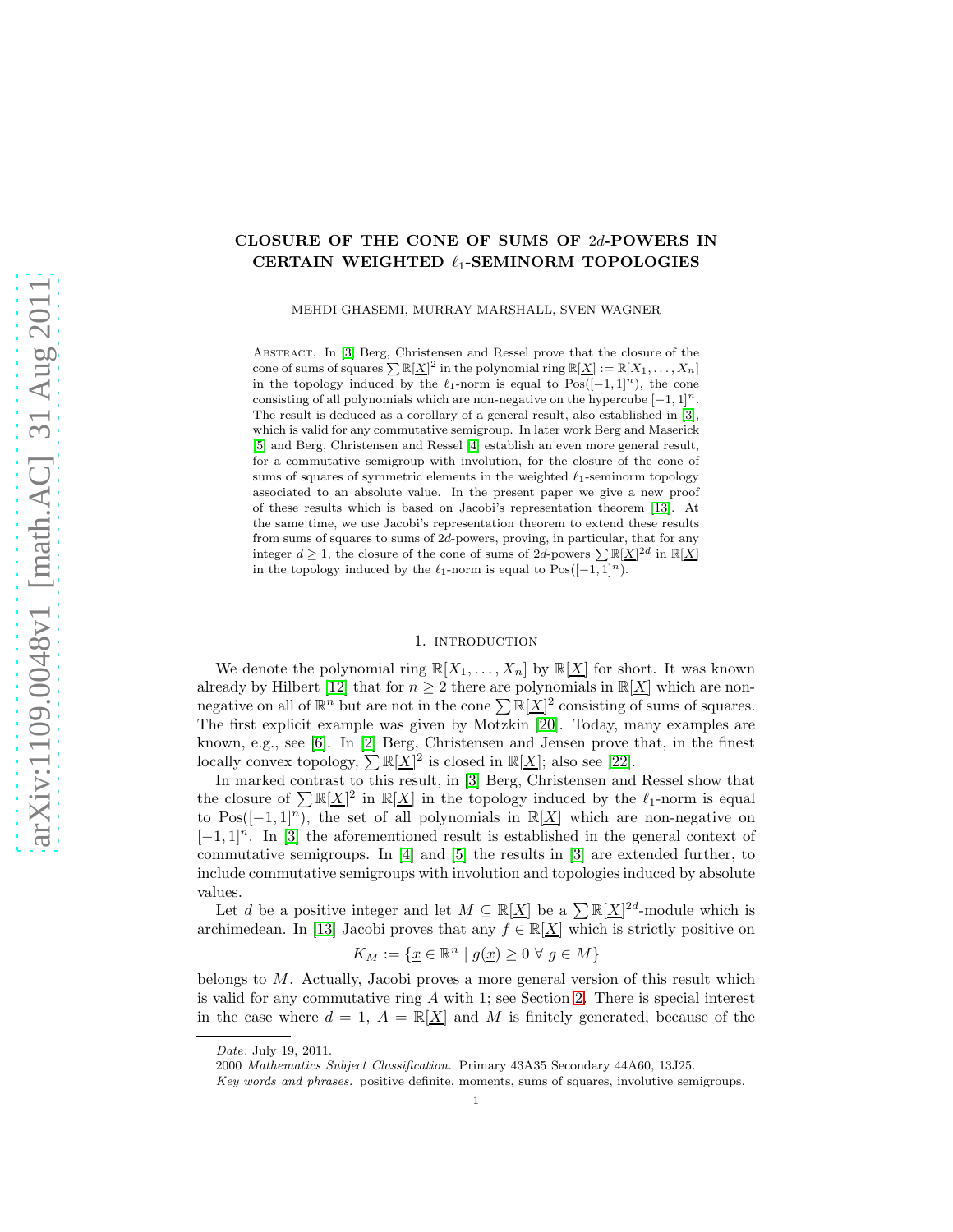application to polynomial optimization in this case; see [\[16\]](#page-11-9). Jacobi's result in this case can be seen as a consequence of Putinar's criterion in [\[21\]](#page-11-10).

In the present paper we use Jacobi's theorem to give a new proof of the result of Berg, Christensen and Ressel in [\[3\]](#page-11-0) referred to above. At the same time we use Jacobi's theorem to extend this result, proving, for any integer  $d \geq 1$ , that the closure of  $\sum \mathbb{R}[\underline{X}]^{2d}$  in  $\mathbb{R}[\underline{X}]$  in the topology induced by the  $\ell_1$ -norm is equal to Pos( $[-1, 1]$ <sup>n</sup>). As in [\[3\]](#page-11-0), [\[4\]](#page-11-2) and [\[5\]](#page-11-1), extensions of this result to absolute values on commutative semigroups with involution are also developed.

In Section [2](#page-1-0) we provide necessary background. In Sections [3,](#page-3-0) [4](#page-5-0) and [5](#page-7-0) we explain how Jacobi's result can be exploited to prove the aforementioned results of Berg et al and also how it can be used to generalize these results, replacing 2 by 2d. Special attention is paid to the polynomial case, i.e., the case where the semigroup in question is  $(\mathbb{N}^n, +)$ ; see Section [3.](#page-3-0) In Section [6,](#page-9-0) we explain how the simple proof of Jacobi's result in the case  $d = 1$  given in [\[19,](#page-11-11) Theorem 5.4.4] can be extended to the case  $d > 1$ .

### 2. background

<span id="page-1-0"></span>Let A be a commutative ring with 1. For simplicity assume  $\mathbb{Q} \subseteq A$ . Denote by  $X_A$  the set of all (unitary) ring homomorphisms  $\alpha : A \to \mathbb{R}$ . For  $a \in A$ , define  $\hat{a}: X_A \to \mathbb{R}$  by  $\hat{a}(\alpha) = \alpha(a)$ . Give  $X_A$  the weakest topology making each  $\hat{a}, a \in A$ continuous. We have a ring homomorphism $\hat{f}: A \to \text{Cont}(X_A, \mathbb{R})$  defined by  $a \mapsto \hat{a}$ .<sup>[1](#page-1-1)</sup>

**Example 2.1.** If  $A = \mathbb{R}[\underline{X}]$ ,  $X_A$  is naturally identified with  $\mathbb{R}^n$  via  $\alpha \leftrightarrow \underline{x} :=$  $(\alpha(X_1), \ldots, \alpha(X_n))$ , and  $\hat{a}(\alpha) = a(\underline{x})$ , i.e.,  $\hat{a}$  is the polynomial function on  $\mathbb{R}^n$  associated to the polynomial a. One uses here the fact that the only ring homomorphism from  $\mathbb R$  to  $\mathbb R$  is the identity map; see [\[19,](#page-11-11) Proposition 5.4.5].

We will be interested in the map  $a \mapsto \hat{a}|_{\mathcal{K}}$  from A to Cont $(\mathcal{K}, \mathbb{R})$ , where K is a subset of  $X_A$ . We record the following result:

<span id="page-1-2"></span>**Theorem 2.2.** Suppose A is an  $\mathbb{R}$ -algebra and K is a compact subset of  $X_A$ . Then

- (1) The image of A in Cont $(\mathcal{K}, \mathbb{R})$  is dense in the topology induced by the sup norm  $\|\phi\| := \sup\{|\phi(\alpha)| \mid \alpha \in \mathcal{K}\}.$
- (2) If  $L : A \to \mathbb{R}$  is an  $\mathbb{R}$ -linear map satisfying  $L(Pos(\mathcal{K})) \subseteq \mathbb{R}_{\geq 0}$  then there exists a unique positive borel measure  $\mu$  on K such that  $\forall a \in A$ ,  $L(a) =$  $\int \hat{a} d\mu$ .

Here,  $Pos(\mathcal{K}) := \{a \in A \mid \hat{a} \geq 0 \text{ on } \mathcal{K}\}.$ 

Proof. (1) This is immediate from the Stone-Weierstrass Approximation Theorem. (2) L vanishes on the kernel of  $\vert_K$  so L induces an R-linear map  $L': A' \to \mathbb{R}$ , where A' is the image of A under  $\chi$ . An application of the Hahn-Banach Theorem shows that L' extends to a positive R-linear map  $L'' : \text{Cont}(\mathcal{K}, \mathbb{R}) \to \mathbb{R}$ . The density of A' in Cont $(\mathcal{K}, \mathbb{R})$  implies the extension  $L''$  of  $L'$  is unique. The existence and uniqueness of  $\mu$  now follows, using the Riesz Representation Theorem.  $\Box$ 

**Remark 2.3.** (i) Theorem [2.2\(](#page-1-2)2) is well-known. It is implicit for example in the proof of [\[15,](#page-11-12) Théorème 14]. In the special case  $A = \mathbb{R}[\underline{X}]$  it is a consequence of Haviland's Theorem; see [\[10\]](#page-11-13) [\[11\]](#page-11-14). See [\[19,](#page-11-11) Theorem 3.2.2] for a general result which includes Theorem [2.2\(](#page-1-2)2) and Haviland's Theorem as special cases. (ii) Observe that

<span id="page-1-1"></span><sup>&</sup>lt;sup>1</sup> We will abuse the notation occasionally, denoting  $\hat{a}(\alpha)$  by  $a(\alpha)$  and  $\hat{a}$  by a.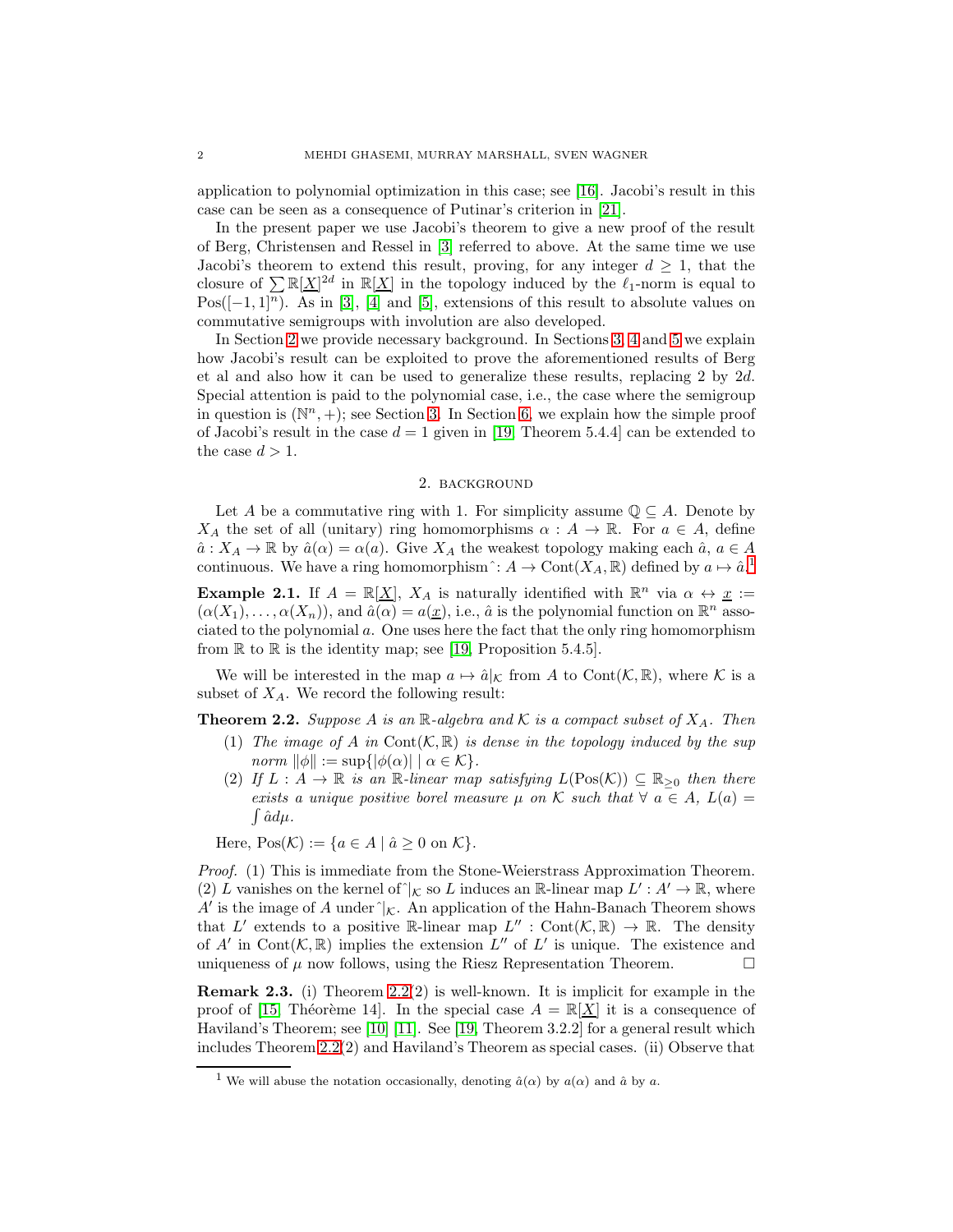the converse of Theorem [2.2\(](#page-1-2)2) holds trivially: If  $L(a) = \int \hat{a} \, d\mu$  for all  $a \in A$ , where  $\mu$  is a positive borel measure on K, then  $L(a) \geq 0$  for all  $a \in \text{Pos}(\mathcal{K})$ .

We recall some basic terminology. A *preprime* of  $A$  is a subset  $P$  of  $A$  satisfying

 $P + P \subseteq P$ ,  $P \cdot P \subseteq P$ , and  $\mathbb{Q}_{\geq 0} \subseteq P$ .

P is said to be *generating* if  $P - P = A$ . If there exists a positive integer d such that  $a^{2d} \in P$  for all  $a \in A$ , then P is called a preordering, more precisely, a preordering of exponent [2](#page-2-0)d.<sup>2</sup> Denote by  $\sum A^{2d}$  the set of all finite sums of 2d-powers of elements of A.  $\sum A^{2d}$  is the unique smallest preordering of A of exponent 2d. The polynomial identity

$$
n!X = \sum_{h=0}^{n-1} (-1)^{n-1-h} \binom{n-1}{h} [(X+h)^n - h^n],
$$

see [\[9,](#page-11-15) Page 325], applied with  $n = 2d$ , shows that any preordering is generating. A subset M of A is called a P-module if

 $M + M \subseteq M$ ,  $P \cdot M \subseteq M$ , and  $1 \in M$ .

M is said to be archimedean if  $\forall a \in A \exists n \in \mathbb{N}$  such that  $n + a \in M$ . The non-negativity set of M in  $X_A$  is the subset  $\mathcal{K}_M$  of  $X_A$  defined by

 $\mathcal{K}_M := {\alpha \in X_A \mid \alpha(M) \subseteq \mathbb{R}_{\geq 0}} = {\alpha \in X_A \mid \hat{a} \geq 0 \text{ at } \alpha \; \forall a \in M}.$ 

**Remark 2.4.** If M is archimedean then  $\mathcal{K}_M$  is compact. This is well-known. For each  $a \in A \exists n_a \in \mathbb{N}$  such that  $n_a \pm a \in M$ . The map  $\alpha \mapsto (\alpha(a))_{a \in A}$  identifies  $\mathcal{K}_M$  with a closed subset of the compact space  $\prod_{a \in A} [-n_a, n_a]$ .

<span id="page-2-1"></span>**Theorem 2.5** (Jacobi). Suppose  $M \subseteq A$  is an archimedean  $\sum A^{2d}$ -module of A for some integer  $d \geq 1$ . Then,  $\forall a \in A$ ,

$$
\hat{a} > 0 \text{ on } \mathcal{K}_M \Rightarrow a \in M.
$$

*Proof.* See [\[13,](#page-11-3) Theorem 4].  $\Box$ 

See  $[1,$  Hauptsatz and  $[15,$  Théorème 12 for early variants of Theorem [2.5.](#page-2-1) See [\[7,](#page-11-17) Theorem 6.2] and [\[19,](#page-11-11) Theorem 5.4.4] for other proofs of Theorem [2.5](#page-2-1) in the case  $d = 1$ . See Section [6](#page-9-0) for the extension of the proof in [\[19,](#page-11-11) Theorem 5.4.4] to the case  $d > 1$ . See [\[18,](#page-11-18) Theorem 2.3] for an extension of Theorem [2.5.](#page-2-1)

Corollary 2.6. Suppose A is an R-algebra and  $M \subseteq A$  is an archimedean  $\sum A^{2d}$ module of A for some integer  $d \geq 1$ . If  $L : A \to \mathbb{R}$  is an  $\mathbb{R}$ -linear map satisfying  $L(M) \subseteq \mathbb{R}_{\geq 0}$  then there exists a unique positive borel measure  $\mu$  on  $\mathcal{K}_M$  such that  $\forall a \in A \ L(a) = \int \hat{a} d\mu.$ 

*Proof.* Suppose  $a \in A$ ,  $a \ge 0$  on  $\mathcal{K}_M$ , and  $\epsilon \in \mathbb{R}$ ,  $\epsilon > 0$ . Then  $a + \epsilon > 0$  on  $\mathcal{K}_M$  so, by Jacobi's theorem,  $a + \epsilon \in M$ . Then  $L(a + \epsilon) = L(a) + \epsilon L(1) \geq 0$ . Since  $\epsilon > 0$ is arbitrary, this implies  $L(a) \geq 0$ . This proves  $L(Pos(\mathcal{K}_M)) \subseteq \mathbb{R}_{\geq 0}$ , so the result follows now, by Theorem 2.2(2). follows now, by Theorem [2.2\(](#page-1-2)2).

<span id="page-2-0"></span><sup>&</sup>lt;sup>2</sup>Preorderings of odd exponent are not interesting. If  $P$  is a preordering of odd exponent then  $P = P - P = A$ .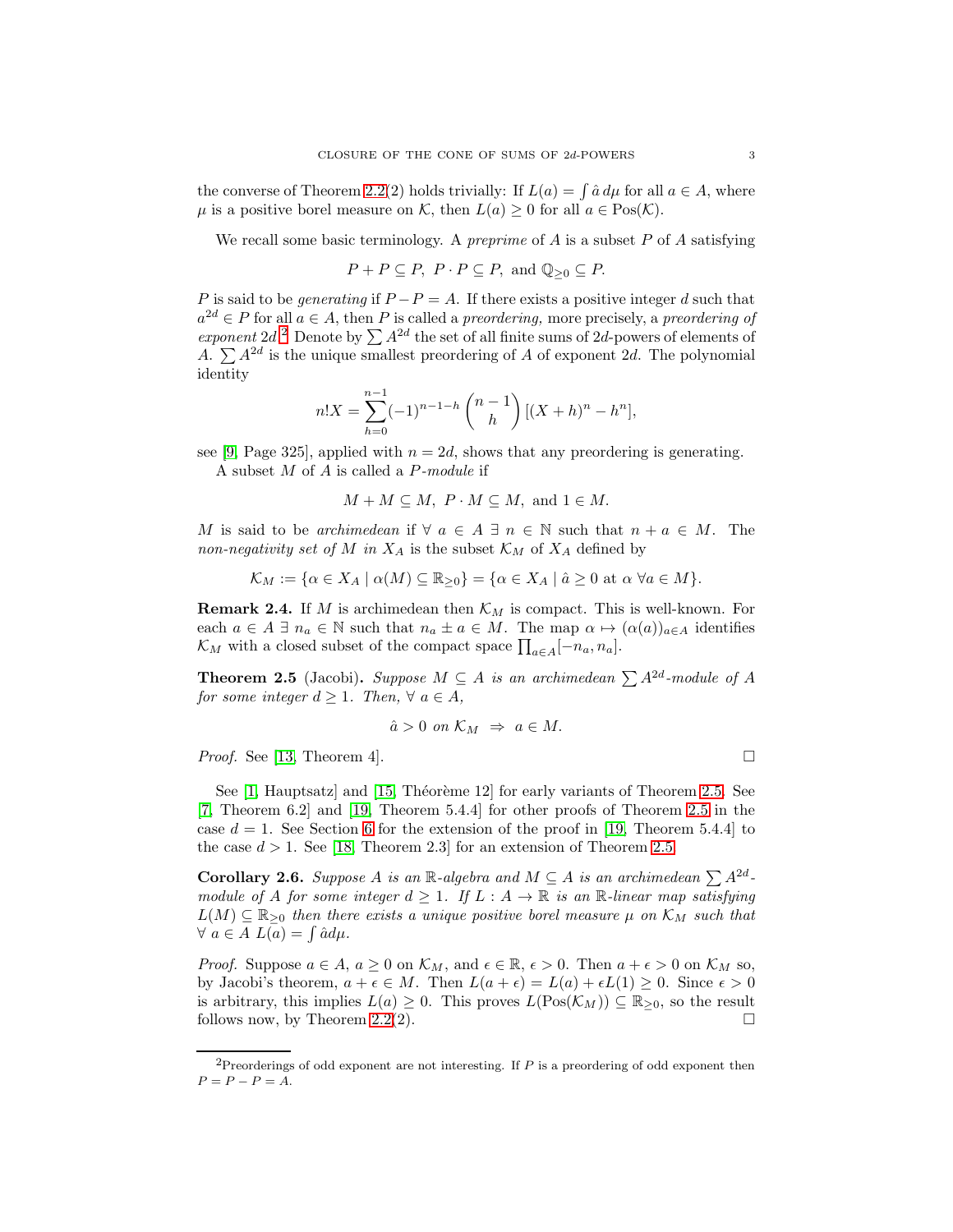By a *topological*  $\mathbb{R}\text{-vector space}$  we mean an  $\mathbb{R}\text{-vector space}$  vector space V equipped with a topology such that the addition and scalar multiplcation are continuous. There is no requirement that the topology be Hausdorff. We are interested here in the case where the topology is defined by a seminorm. Such a topology is in particular locally convex. We record a version of the Hahn-Banach Separation Theorem.

<span id="page-3-1"></span>**Theorem 2.7.** Suppose V is a topological  $\mathbb{R}$ -vector space, A and B are non-empty disjoint convex subsets of  $V$  and  $A$  is open in  $V$ . Then there exists a continuous linear map  $L: V \to \mathbb{R}$  and  $t \in \mathbb{R}$  such that  $L(a) < t \leq L(b)$  for all  $a \in A$  and for all  $b \in B$ . If B is a cone we can choose  $t = 0$ .

*Proof.* See [\[14,](#page-11-19) Theorem 7.3.2] for the proof of the first assertion, [\[8,](#page-11-20) Theorem 2.4] for the proof of the second assertion.

<span id="page-3-4"></span>**Corollary 2.8.** Suppose V is a locally convex topological  $\mathbb{R}$ -vector space and C is a cone in V. The closure of C in V consists of all  $v \in V$  satisfying  $L(v) \geq 0$  for all continuous linear maps  $L : V \to \mathbb{R}$  such that  $L \geq 0$  on C.

<span id="page-3-0"></span>Proof. Immediate from Theorem [2.7.](#page-3-1)

$$
\Box
$$

# 3. polynomial case

Throughout,  $\mathbb{N} := \{0, 1, \ldots\}$ , *n* denotes a fixed positive integer, <u>X</u> denotes the *n*-tuple of variables  $X_1, \ldots, X_n$ , and  $\underline{X}^s := X_1^{s_1} \ldots X_n^{s_n}$ , for  $s = (s_1, \ldots, s_n) \in \mathbb{N}^n$ .

For any function  $\phi : \mathbb{N}^n \to \mathbb{R}_{\geq 0}$ , we define

$$
\mathcal{K}_{\phi} := \{ \underline{x} \in \mathbb{R}^n \mid |\underline{x}^s| \leq \phi(s) \; \forall \; s \in \mathbb{N}^n \}.
$$

Fix an integer  $d \geq 1$ . We denote by  $M_{\phi,2d}$  the  $\sum \mathbb{R}[\underline{X}]^{2d}$ -module of  $\mathbb{R}[\underline{X}]$  generated by the elements  $\phi(s) \pm \underline{X}^s$ ,  $s \in \mathbb{N}^n$ .  $M_{\phi,2d}$  is archimedean. This is a consequence of the fact that

$$
\sum_{s} |f_s| \phi(s) + f = \sum_{f_s > 0} |f_s| (\phi(s) + \underline{X}^s) + \sum_{f_s < 0} |f_s| (\phi(s) - \underline{X}^s) \in M_{\phi, 2d},
$$

for any  $f = \sum_{s} f_s \underline{X}^s \in \mathbb{R}[\underline{X}]$ . Also,  $\mathcal{K}_{\phi}$  is the non-negativity set of  $M_{\phi,2d}$  in  $\mathbb{R}^n$  so, by Jacobi's theorem, any  $f \in \mathbb{R}[\underline{X}]$  strictly positive on  $\mathcal{K}_{\phi}$  belongs to  $M_{\phi,2d}$ .<sup>[3](#page-3-2)</sup>

**Definition 3.1.** A function  $\phi : \mathbb{N}^n \to \mathbb{R}_{\geq 0}$  is called an *absolute value* if

(1)  $\phi(0) > 1$ , (2)  $\phi(s+t) \leq \phi(s)\phi(t) \ \forall \ s,t \in \mathbb{N}^n$ .

Suppose now that  $\phi$  is an absolute value. Denote by  $\mathbb{R}[[X]]$  the ring of formal power series in  $X_1, \ldots, X_n$  with coefficients in  $\mathbb{R}$ . For  $f = \sum_{s} f_s \underline{X}^s \in \mathbb{R}[[\underline{X}]]$  define bower series in  $X_1, \ldots, X_n$  with coefficients in  $\mathbb{R}$ . For  $f = \sum_s s$ ,  $s \Delta t \in \mathbb{R}$  [[ $\Delta$ ]] defined the  $\phi$ -seminorm of f to be  $||f||_{\phi} := \sum_s |f_s| \phi(s)$  and denote by  $\mathbb{R}[[X]]_{\phi}$  the subset

of  $\mathbb{R}[[X]]$  consisting of all  $f \in \mathbb{R}[[X]]$  having finite  $\phi$ -seminorm. Using

$$
\|f+g\|_\phi\leq\|f\|_\phi+\|g\|_\phi,\,\,\|rf\|_\phi=|r|\|f\|_\phi\,\,{\rm and}\,\,\|fg\|_\phi\leq\|f\|_\phi\|g\|_\phi
$$

(these are easily verified), we see that  $\mathbb{R}[[\underline{X}]]_{\phi}$  is a subalgebra of the R-algebra  $\mathbb{R}[[\underline{X}]]$ . It is the closure of  $\mathbb{R}[\underline{X}]$  in the topology induced by the  $\phi$ -seminorm.

<span id="page-3-3"></span>**Lemma 3.2.** Suppose  $r \in \mathbb{R}$ ,  $s \in \mathbb{N}^n$ ,  $r > \phi(s)$ . Then  $(r \pm \underline{X}^s)^{1/2d} \in \mathbb{R}[[\underline{X}]]_{\phi}$ .

<span id="page-3-2"></span><sup>&</sup>lt;sup>3</sup>If one insists on  $\mathcal{K}_{\phi} \neq \emptyset$  (equivalently,  $-1 \notin M_{\phi,2d}$ ) it is necessary to assume  $\phi(0) \geq 1$ .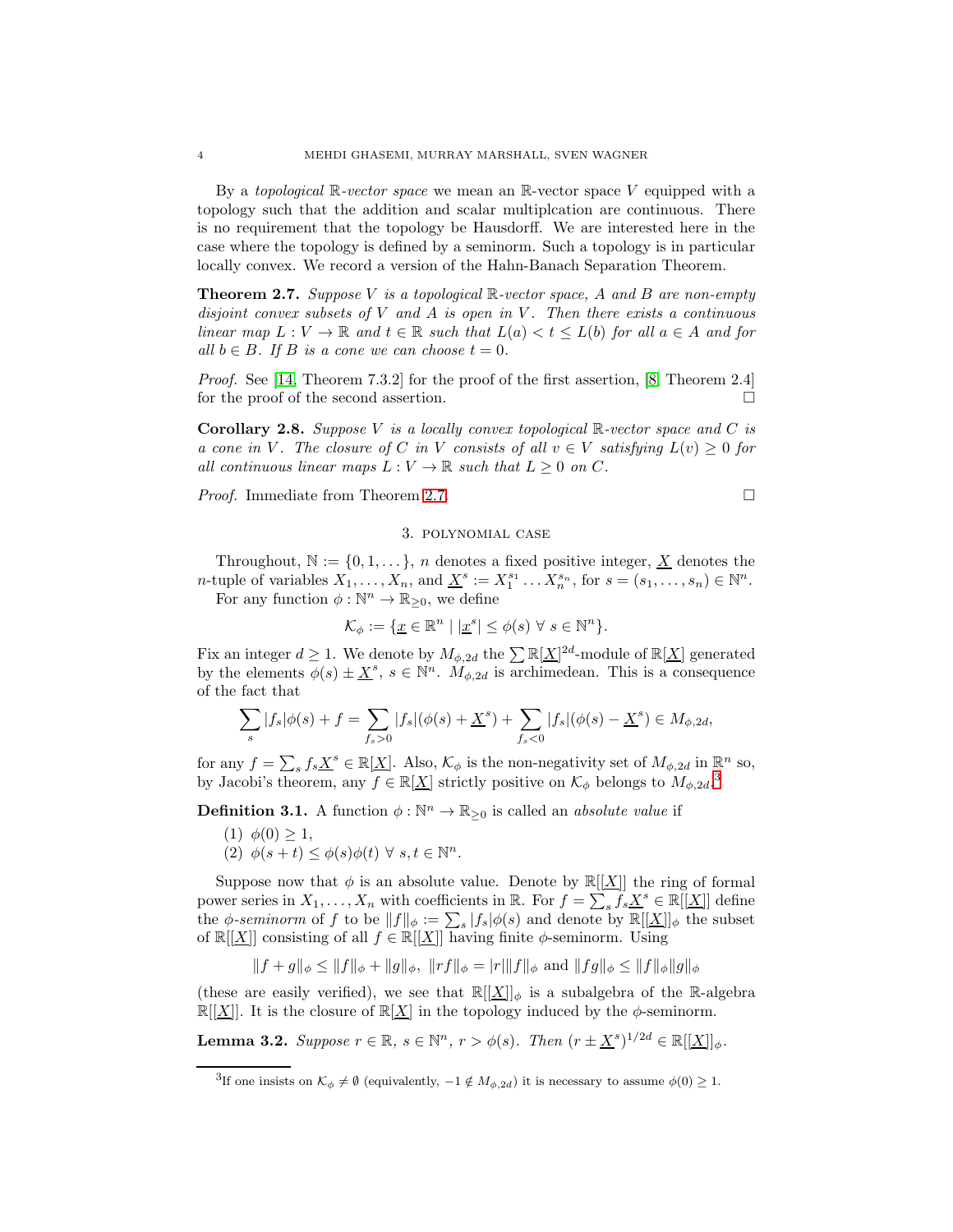*Proof.* We may assume  $s \neq 0$ . Denote by  $\sum_{i=0}^{\infty} a_i t^i$  the power series expansion of  $f(t) = (r \pm t)^{1/2d}$  about  $t = 0$ , i.e.,  $a_i = \frac{f^{(i)}(0)}{i!}$  $\frac{f(0)}{i!}$ . This has radius of convergence r so it converges absolutely for  $|t| < r$ . In particular, it converges absolutely for  $t = \phi(s)$ , i.e.,  $\sum_{i=0}^{\infty} |a_i| \phi(s)^i < \infty$ . Since  $\phi(is) \leq \phi(s)^i$  for  $i \geq 1$ , this implies  $\sum_{i=0}^{\infty} |a_i| \phi(is) < \infty$ , i.e.,  $(r \pm \underline{X}^s)^{1/2d} = \sum_{i=0}^{\infty} a_i \underline{X}^{is} \in \mathbb{R}[[\underline{X}]]_{\phi}.$ 

An important example of an absolute value, perhaps the most important one, is the constant function 1. If  $\phi = 1$  then  $\mathcal{K}_{\phi} = [-1, 1]^n$  and the  $\phi$ -seminorm is the standard  $\ell_1$ -norm  $||f||_1 := \sum_s |f_s|$ .

<span id="page-4-0"></span>**Theorem 3.3.** Suppose  $\phi$  is an absolute value on  $\mathbb{N}^n$  and  $f \in \mathbb{R}[\underline{X}]$ ,  $f > 0$  on  $\mathcal{K}_{\phi}$ . Then  $f \in \sum \mathbb{R}[[X]]_{\phi}^{2d}$ .

*Proof.* For each real  $\delta > 0$  consider the function  $\phi + \delta : \mathbb{N}^n \to \mathbb{R}_{\geq 0}$  defined by

$$
(\phi + \delta)(s) := \phi(s) + \delta.
$$

Since  $\bigcap_{\delta>0}\mathcal{K}_{\phi+\delta} = \mathcal{K}_{\phi}$ , each  $\mathcal{K}_{\phi+\delta}$  is compact and  $f > 0$  on  $\mathcal{K}_{\phi}$ ,  $\exists \delta > 0$  such that  $f > 0$  on  $\mathcal{K}_{\phi+\delta}$ . The  $\sum \mathbb{R}[\underline{X}]^{2d}$ -module  $M_{\phi+\delta,2d}$  of  $\mathbb{R}[\underline{X}]$  generated by the elements  $\phi(s) + \delta \pm \underline{X}^s$ ,  $s \in \overline{\mathbb{N}^n}$  is archimedean. By Jacobi's theorem,  $f \in M_{\phi+\delta,2d}$ . By Lemma [3.2,](#page-3-3)  $(\phi(s) + \delta \pm \underline{X}^s)^{1/2d} \in \mathbb{R}[[\underline{X}]]_\phi$  for each  $s \in \mathbb{N}^n$ .

<span id="page-4-1"></span>**Corollary 3.4.** For any absolute value  $\phi$  on  $\mathbb{N}^n$  the closure of the cone  $\sum \mathbb{R}[\underline{X}]^{2d}$ in  $\mathbb{R}[\underline{X}]$  in the topology induced by the  $\phi$ -seminorm is  $Pos(\mathcal{K}_{\phi})$ .

*Proof.* The inclusion ( $\subseteq$ ) follows from continuity of the evaluation map  $f \mapsto f(x)$ , for  $\underline{x} \in \mathcal{K}_{\phi}$ , which follows in turn from the fact that  $|f(\underline{x}) - g(\underline{x})| \leq ||f - g||_{\phi}$ , for  $\underline{x} \in \mathcal{K}_{\phi}$ . To prove  $(\supseteq)$ , suppose  $f \in \mathbb{R}[\underline{X}]$ ,  $f \geq 0$  on  $\mathcal{K}_{\phi}$  and  $\epsilon > 0$ . Then  $f + \frac{\epsilon}{2} > 0$ on  $\mathcal{K}_{\phi}$  so  $\exists f_1, \ldots, f_m \in \mathbb{R}[[\underline{X}]]_{\phi}$  such that  $f + \frac{\epsilon}{2} = f_1^{2d} + \cdots + f_m^{2d}$ , by Theorem [3.3.](#page-4-0) Take  $g = g_1^{2d} + \cdots + g_m^{2d}$  where  $g_i \in \mathbb{R}[\underline{X}]$  is such that  $||f_i^{2d} - g_i^{2d}||_{\phi} \leq \frac{\epsilon}{2m}$ ,  $i = 1, \ldots, m$ . Then  $g \in \sum \mathbb{R}[\underline{X}]^{2d}$ ,  $||f - g||_{\phi} \leq \epsilon$ .

<span id="page-4-2"></span>**Corollary 3.5.** Suppose  $L : \mathbb{R}[\underline{X}] \to \mathbb{R}$  is linear,  $L(p^{2d}) \geq 0 \ \forall \ p \in \mathbb{R}[\underline{X}]$ , and  $\exists$ an absolute value  $\phi$  and a constant  $C > 0$  such that  $|L(\underline{X}^s)| \leq C\phi(s)$   $\forall s \in \mathbb{N}^n$ . Then  $\exists$  a unique positive borel measure  $\mu$  on the set  $\mathcal{K}_{\phi}$  such that  $L(f) = \int f d\mu \ \forall$  $f \in \mathbb{R}[\underline{X}].$ 

*Proof.* The hypothesis implies that  $|L(f) - L(g)| \le C||f - g||_{\phi}$ , so L is continuous. Fix  $f \in \text{Pos}(\mathcal{K}_{\phi})$ . Fix  $\epsilon > 0$ . By Corollary [3.4,](#page-4-1)  $\exists g \in \sum \mathbb{R}[\underline{X}]^{2d}$  such that  $||f-g||_{\phi} \le$  $\epsilon$ , so  $|L(f) - L(g)| \leq C\epsilon$ . Since  $L(g) \geq 0$ , this implies  $L(f) \geq -C\epsilon$ . Since  $\epsilon > 0$  is arbitrary, this implies  $L(f) > 0$ . The conclusion follows, by Theorem 2.2(2). □ arbitrary, this implies  $L(f) \geq 0$ . The conclusion follows, by Theorem [2.2\(](#page-1-2)2).

**Remark 3.6.** (i) In the case  $d = 1$  Corollary [3.5](#page-4-2) is well-known. It can be obtained by applying [\[4,](#page-11-2) Theorem 4.2.5] to the semigroup  $(\mathbb{N}^n, +)$  equipped with the identity involution; see [\[17,](#page-11-21) Theorem 2.2]. At the same time, the proof given here is new, even in the case  $d = 1$ .

(ii) The converse of Corollary [3.5](#page-4-2) holds: If  $L(f) = \int f d\mu$  where  $\mu$  is a positive borel measure on  $\mathcal{K}_{\phi}$  then  $L(p^{2d}) \geq 0$  for all  $p \in \mathbb{R}[\underline{X}]$  and  $|L(\underline{X}^s)| \leq C\phi(s)$  where  $C := \mu(\mathcal{K}_{\phi})$ . This is clear.

(iii) We have proved Corollary [3.5](#page-4-2) from Corollary [3.4](#page-4-1) using Theorem [2.2\(](#page-1-2)2). One can also prove Corollary [3.4](#page-4-1) from Corollary [3.5](#page-4-2) using Corollary [2.8.](#page-3-4) In this way, Corollary [3.4](#page-4-1) and Corollary [3.5](#page-4-2) can be seen to carry exactly the same information.

(iv) Corollary [3.4](#page-4-1) extends [\[3,](#page-11-0) Theorem 9.1].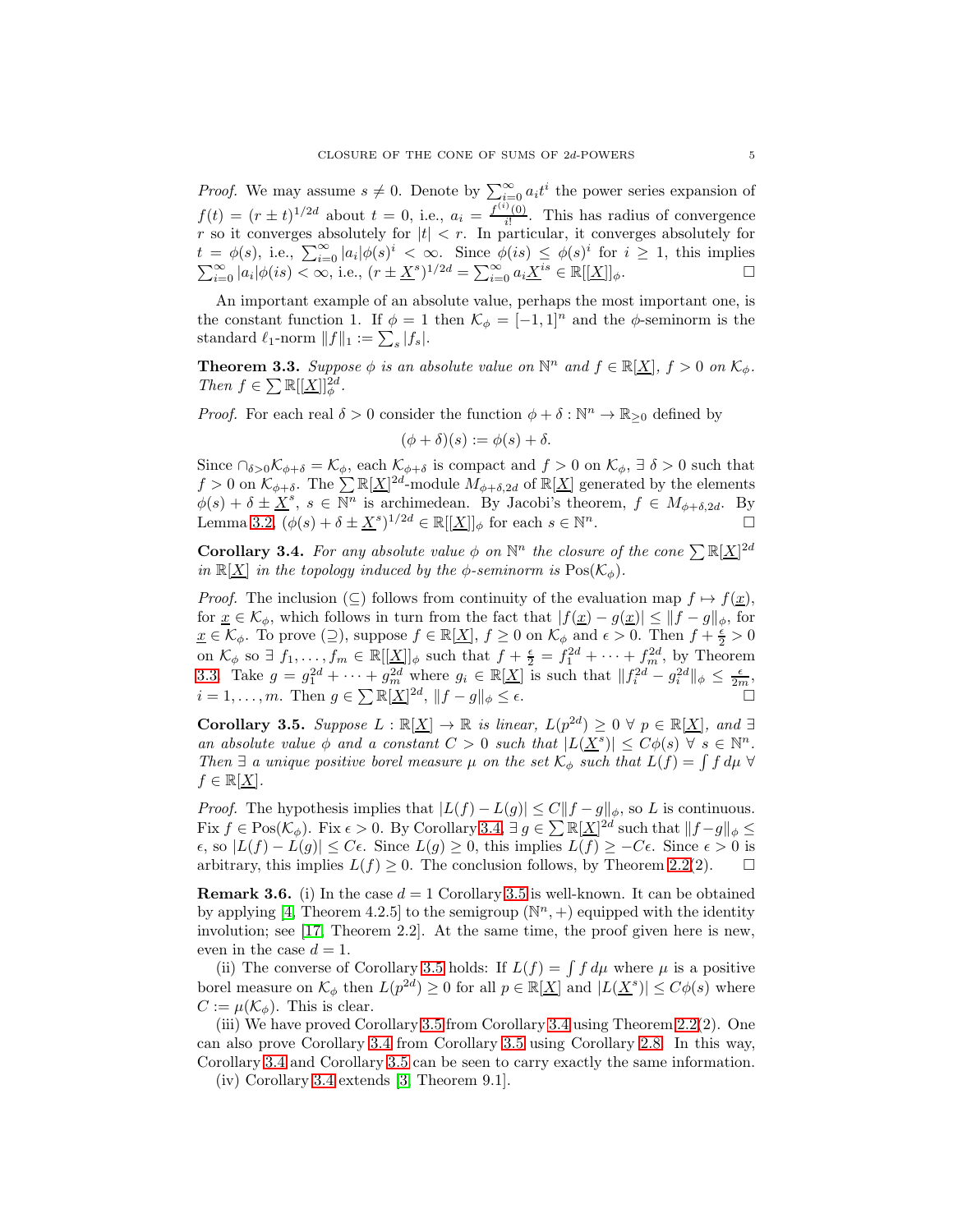(v) In [\[17\]](#page-11-21), Lasserre and Netzer use [\[4,](#page-11-2) Theorem 4.2.5] to prove that for  $\phi$  equal to the constant function 1 and for any  $f \in Pos(\mathcal{K}_{\phi})$  and any real  $\epsilon > 0$ , and any integer  $k \geq 1$  sufficiently large (depending on  $\epsilon$  and f),

$$
f + \epsilon (1 + \sum_{i=1}^{n} X_i^{2k}) \in \sum \mathbb{R}[\underline{X}]^2.
$$

It is not clear how to extend this result with  $\sum \mathbb{R}[\underline{X}]^2$  replaced by  $\sum \mathbb{R}[\underline{X}]^{2d}$ .

(vi) In [\[8,](#page-11-20) Theorem 4.6] and [\[8,](#page-11-20) Theorem 4.10] Ghasemi, Kuhlmann and Samei prove analogs of [\[3,](#page-11-0) Theorem 9.1] for the  $\ell_p$ -norms

$$
||f||_p := (\sum_{s \in \mathbb{N}^n} |f_s|^p)^{1/p}, 1 \le p < \infty, ||f||_{\infty} := \sup\{|f_s| \mid s \in \mathbb{N}^n\}
$$

and for certain weighted versions of the  $\ell_p$ -norms. Replacing [\[3,](#page-11-0) Theorem 9.1] by Corollary [3.4](#page-4-1) in these proofs, one verifies that these results carry over word-for-word with  $\sum \mathbb{R}[\underline{X}]^2$  replaced by  $\sum \mathbb{R}[\underline{X}]^{2d}$ .

#### 4. general case

<span id="page-5-0"></span>Our goal in this section is to extend Corollary [3.4](#page-4-1) and Corollary [3.5](#page-4-2) to arbitrary commutative semigroups with involution; see Theorem [4.3](#page-6-0) and Corollary [4.4.](#page-7-1)

As in [\[4\]](#page-11-2) [\[5\]](#page-11-1), we work with a commutative \*-semigroup  $S = (S, \cdot, 1, *)$  with neutral element 1 and involution  $*$ . The involution  $* : S \rightarrow S$  satisfies

$$
(st)^* = s^*t^*, (s^*)^* = s
$$
 and  $1^* = 1$ .

We denote by  $\mathbb{C}[S]$  the semigroup ring of S with coefficients in  $\mathbb{C}$ . Elements of  $\mathbb{C}[S]$  have the form  $f = \sum_{s \in S} f_s s$  (finite sum),  $f_s \in \mathbb{C}$ .  $\mathbb{C}[S]$  has the structure of a C-algebra with involution. Addition, scalar multiplication and multiplication are defined by

$$
f+g=\sum(f_s+g_s)s,\,\,zf=\sum(zf_s)s,\,\,fg=\sum_{s,t}f_sg_ts=\sum_u(\sum_{st=u}f_sg_t)u.
$$

The involution is defined by

$$
^* = \sum \overline{f_s} s^*.
$$

f

An element  $f \in \mathbb{C}[S]$  is said to be *symmetric* if  $f^* = f$ , i.e., if  $f_{s^*} = \overline{f_s}$  for all  $s \in S$ . We denote the R-algebra consisting of all symmetric elements of  $\mathbb{C}[S]$  by  $A<sub>S</sub>$ . Clearly

$$
\mathbb{C}[S] = A_S \oplus iA_S.
$$

As an R-vector space  $A_S$  is generated by the elements  $s + s^*$  and  $i(s - s^*)$ ,  $s \in S$ . If the involution on S is the identity, i.e.,  $s^* = s$  for all  $s \in S$ , then  $A_S = \mathbb{R}[S]$ , the semigroup ring of  $S$  with coefficients in  $\mathbb{R}$ .

A semicharacter of S is a function  $\alpha : S \to \mathbb{C}$  satisfying

- (1)  $\alpha(1) = 1;$
- (2)  $\alpha(st) = \alpha(s)\alpha(t) \ \forall \ s, t \in S;$
- (3)  $\alpha(s^*) = \overline{\alpha(s)} \ \forall \ s \in S.$

We denote by  $S'$  the set of all semicharacters of S. Semicharacters  $\alpha$  of S correspond bijectively to \*-algebra homomorphisms  $\alpha : \mathbb{C}[S] \to \mathbb{C}$  via  $\alpha(f) := \sum_{s \in S} f_s \alpha(s)$ . In turn, \*-algebra homomorphisms  $\alpha : \mathbb{C}[S] \to \mathbb{C}$  correspond bijectively to ring homomorphisms  $\alpha : A_S \to \mathbb{R}$  via  $\alpha(f + gi) = \alpha(f) + \alpha(g)i$ . In this way, S' and  $X_{A_S}$  are naturally identified.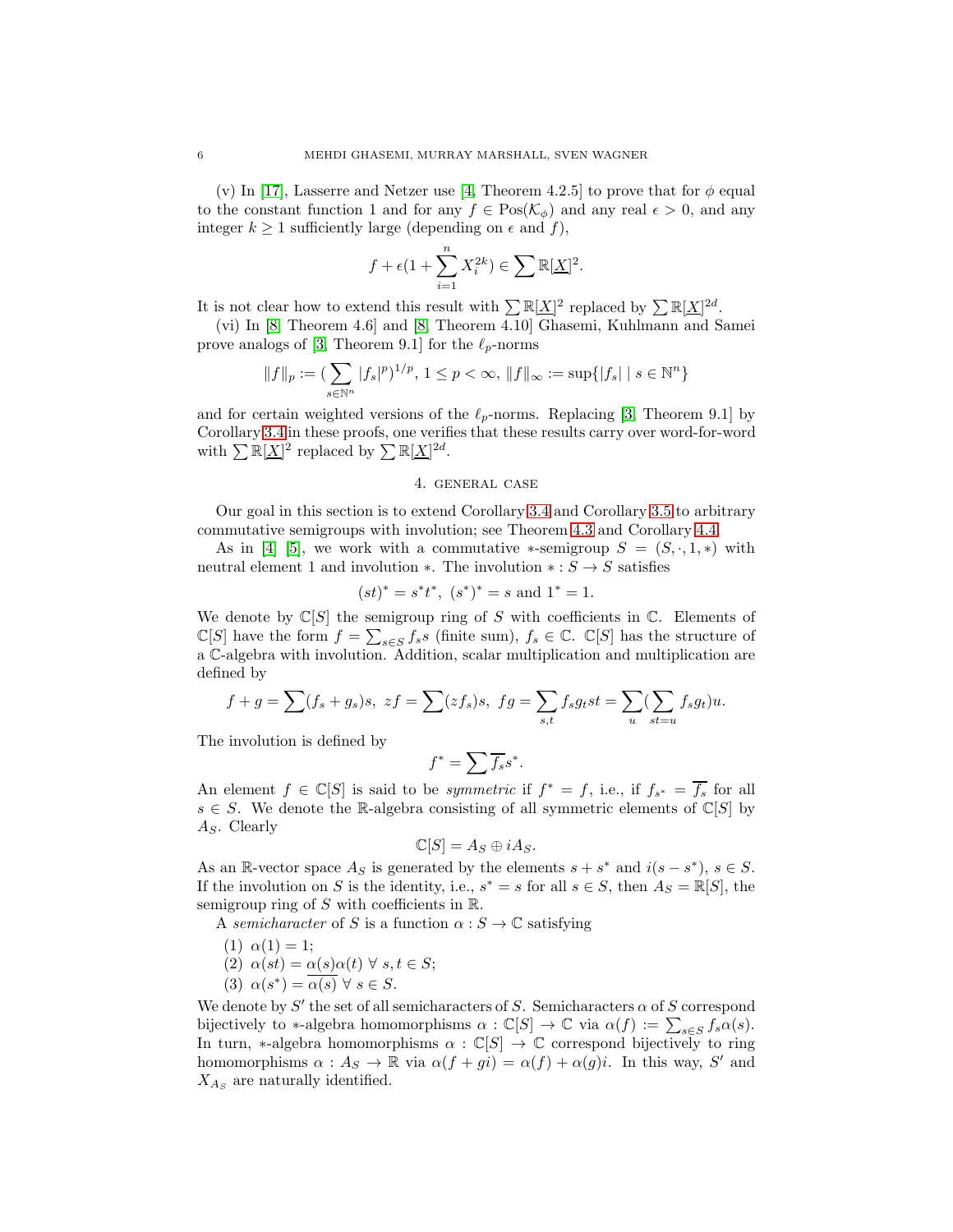For any function  $\phi : S \to \mathbb{R}_{\geq 0}$  define

$$
\mathcal{K}_{\phi} := \{ \alpha \in S' \mid |\alpha(s)| \leq \phi(s) \ \forall \ s \in S \}.
$$

Fix an integer  $d \geq 1$ . Denote by  $M_{\phi,2d}$  the  $\sum A_S^{2d}$ -module of  $A_S$  generated by the elements

$$
\phi(s)^2 - ss^*
$$
,  $2\phi(s) \pm (s + s^*)$  and  $2\phi(s) \pm i(s - s^*)$ ,  $s \in S$ .

## <span id="page-6-1"></span>Lemma 4.1.

- (1)  $M_{\phi,2d}$  is archimedean.
- (2) The non-negativity set of  $M_{\phi,2d}$  in S' is  $\mathcal{K}_{\phi}$ .

*Proof.* (1) The elements  $s + s^*$ ,  $i(s - s^*)$  generate  $A_s$  as an R-vector space and  $2\phi(s) \pm (s + s^*)$ ,  $2\phi(s) \pm i(s - s^*) \in M_{\phi, 2d}$ , so  $M_{\phi, 2d}$  is archimedean.

(2) For  $\alpha \in S'$ ,

$$
|\alpha(s)| \le \phi(s) \iff \alpha(s)\overline{\alpha(s)} \le \phi(s)^2 \iff \phi(s)^2 - ss^* \ge 0 \text{ at } \alpha.
$$

Also, using the inequality  $\sqrt{a^2 + b^2} \ge \max\{|a|, |b|\},$ 

$$
|\alpha(s)| \le \phi(s) \Rightarrow |\frac{\alpha(s) + \alpha(s)}{2}| \le \phi(s) \Leftrightarrow 2\phi(s) \pm (s + s^*) \ge 0 \text{ at } \alpha,
$$

and

$$
|\alpha(s)| \le \phi(s) \Rightarrow |\frac{\alpha(s) - \overline{\alpha(s)}}{2i}| \le \phi(s) \Leftrightarrow 2\phi(s) \pm i(s - s^*) \ge 0
$$
 at  $\alpha$ .

A function  $\phi : S \to \mathbb{R}_{\geq 0}$  is called an *absolute value* if

(1)  $\phi(1) \geq 1$ ; (2)  $\phi(st) \leq \phi(s)\phi(t) \ \forall \ s, t \in S;$ (3)  $\phi(s^*) = \phi(s) \ \forall \ s \in S$ .

Suppose that  $\phi$  is an absolute value on S. For  $f = \sum_{s} f_s s \in \mathbb{C}[S]$  define the  $\phi$ -seminorm of f to be  $||f||_{\phi} := \sum_{s} |f_s| \phi(s)$ . One checks easily that

$$
||f + g||_{\phi} \le ||f||_{\phi} + ||g||_{\phi}, ||zf||_{\phi} = |z|||f||_{\phi},
$$
  

$$
||fg||_{\phi} \le ||f||_{\phi} ||g||_{\phi} \text{ and } ||f^*||_{\phi} = ||f||_{\phi},
$$

so the addition, scalar multiplication, multiplication and conjugation in the semigroup algebra  $\mathbb{C}[S]$  are continuous in the topology induced by the  $\phi$ -seminorm.

<span id="page-6-2"></span>**Lemma 4.2.** Let  $r \in \mathbb{R}$ ,  $f \in A_S$ ,  $r > ||f||_{\phi}$ . Then, for each real  $\epsilon > 0$ , there exists  $g \in A_S$  such that  $||(r + f) - g^{2d}||_{\phi} < \epsilon$ .

*Proof.* Consider the R-algebra homomorphism  $\tau : \mathbb{R}[X] \to A_S$  defined by  $X \mapsto f$ and consider the absolute value  $\phi'$  on  $(\mathbb{N}, +)$  defined by  $\phi'(i) = ||f^i||_{\phi}$ . Applying Lemma [3.2](#page-3-3) we see that  $(r+X)^{1/2d} \in \mathbb{R}[[X]]_{\phi'}$ . Combining this with the density of  $\mathbb{R}[X]$  in  $\mathbb{R}[[X]]_{\phi'}$  and the continuity of the multiplication in the topology induced by the  $\phi'$ -seminorm, there exists  $h \in \mathbb{R}[X]$  such that  $||r + X - h^{2d}||_{\phi'} < \epsilon$ . Take  $g = \tau(h)$ . Since  $\tau(r + X - h^{2d}) = r + f - g^{2d}$  and  $\|\tau(p)\|_{\phi} \le \|p\|_{\phi'}$ , for all  $p \in \mathbb{R}[X]$ , this completes the proof.

<span id="page-6-0"></span>**Theorem 4.3.** Suppose  $\phi$  is an absolute value on a commutative semigroup S with involution and d is any positive integer. Then the closure of the cone  $\sum A_S^{2d}$  in  $A_S$ in the topology induced by the  $\phi$ -seminorm is equal to  $Pos(\mathcal{K}_{\phi})$ .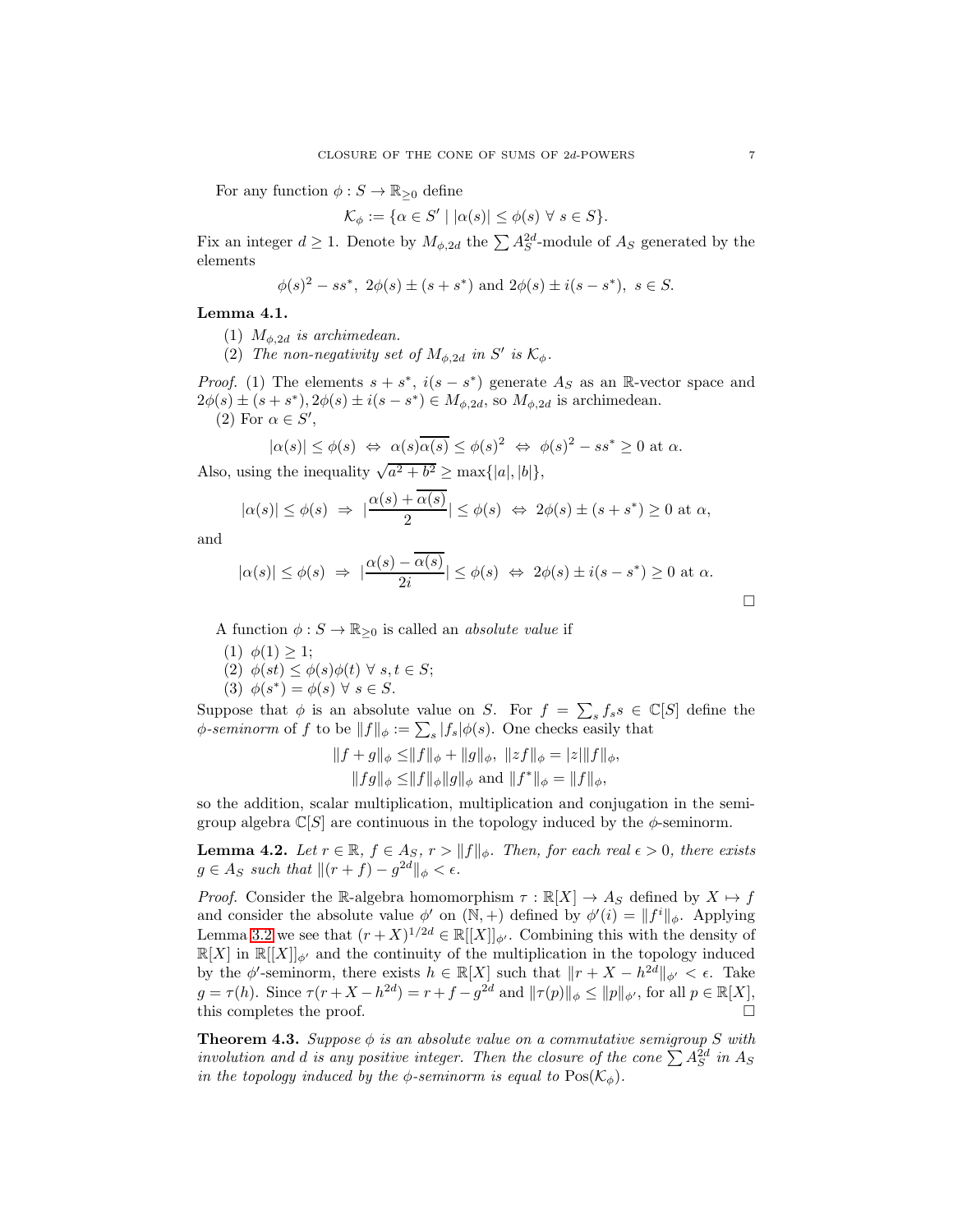*Proof.* Since  $\sum A_S^{2d} \subseteq \text{Pos}(\mathcal{K}_{\phi})$  and  $\text{Pos}(\mathcal{K}_{\phi})$  is closed, one inclusion in clear. The fact that Pos( $\mathcal{K}_{\phi}$ ) is closed comes from the fact that each  $\alpha \in \mathcal{K}_{\phi}$ , viewed as a ring homomorphism  $\alpha : A_S \to \mathbb{R}$  in the standard way, satisfies  $|\alpha(f)| \leq ||f||_{\phi}$  for all  $f \in A_S$ , so  $\alpha$  is continuous for each  $\alpha \in \mathcal{K}_{\phi}$ , and  $\text{Pos}(\mathcal{K}_{\phi}) = \cap_{\alpha \in \mathcal{K}_{\phi}} \alpha^{-1}(\mathbb{R}_{\geq 0})$ .

For the other inclusion we must show if  $f \in Pos(\mathcal{K}_{\phi})$  and  $\epsilon > 0$ , there exists  $g \in \sum A_S^{2d}$  such that  $||f - g||_{\phi} \leq \epsilon$ . Note that  $f + \frac{\epsilon}{2}$  is strictly positive at each  $\alpha \in \mathcal{K}_{\phi}$  so, by Lemma [4.1](#page-6-1) and Jacobi's theorem,

$$
f + \frac{\epsilon}{2} = \sum_{i=0}^{k} g_i m_i
$$

where  $g_i \in \sum A_S^{2d}$ ,  $i = 0, ..., k$ ,  $m_0 = 1$ , and  $m_i \in {\phi(s)^2 - ss^*}$ ,  $2\phi(s) \pm (s +$  $s^*$ ),  $2\phi(s) \pm i(s - s^*) \mid s \in S$ ,  $i = 1, ..., k$ . Choose  $\delta > 0$  so that  $\left(\sum_{i=1}^k ||g_i||_{\phi}\right) \delta \leq \frac{\epsilon}{2}$ . By Lemma, [4.2](#page-6-2) there exists  $h_i \in A_S$  such that  $\|\frac{\delta}{2} + m_i - h_i^{2d}\|_{\phi} \leq \frac{\delta}{2}$ , i.e.,  $||m_i - h_i^{2d}||_{\phi} \leq \delta, i = 1, ..., k$ . Take  $g = g_0 + \sum_{i=1}^k g_i h_i^{2d}$ . Then  $g \in \sum A_S^{2d}$ , and

$$
||f - g||_{\phi} = ||\sum_{i=1}^{k} g_i m_i - \sum_{i=1}^{k} g_i h_i^{2d} - \frac{\epsilon}{2}|| \le \sum_{i=1}^{k} ||g_i||_{\phi} ||m_i - h_i^{2d}||_{\phi} + \frac{\epsilon}{2} \le \epsilon.
$$

<span id="page-7-1"></span>**Corollary 4.4.** Let S be a commutative semigroup with involution and let d be a positive integer. Let 
$$
L : \mathbb{C}[S] \to \mathbb{C}
$$
 be a \*-linear mapping such that  $L(p^{2d}) \ge 0$  for all  $p \in A_S$  and suppose there exists an absolute value  $\phi$  on S and a constant  $C > 0$  such that  $|L(s)| \le C\phi(s)$  for all  $s \in S$ . Then there exists a unique positive borel measure  $\mu$  on  $K_{\phi}$  such that  $L(f) = \int \hat{f} d\mu$  for each  $f \in \mathbb{C}[S]$ .

Here,  $\hat{f}: S' \to \mathbb{C}$  is defined by  $\hat{f}(\alpha) := \alpha(f) \ \forall \ \alpha \in S'$ , equivalently, if  $f = g + ih$ ,  $g, h \in A_S$ , then  $\hat{f} := \hat{g} + i\hat{h}$ .

*Proof.*  $*$ -linear mappings  $L : \mathbb{C}[S] \to \mathbb{C}$  correspond bijectively to R-linear mappings  $L: A_S \to \mathbb{R}$ , the correspondence being given by  $L(f+gi) = L(f) + L(g)i$ . The hypothesis implies that  $|L(f) - L(g)| \leq C ||f - g||_{\phi}$ , so L is continuous. Fix  $f \in$  $Pos(\mathcal{K}_{\phi})$ . Fix  $\epsilon > 0$ . By Theorem [4.3,](#page-6-0)  $\exists g \in \sum A_S^{2d}$  such that  $||f - g||_{\phi} \leq \epsilon$ , so  $|L(f) - L(g)| \leq C\epsilon$ . Since  $L(g) \geq 0$ , this implies  $L(f) \geq -C\epsilon$ . Since  $\epsilon > 0$  is arbitrary, this implies  $L(f) > 0$ . The conclusion follows, by Theorem 2.2(2). arbitrary, this implies  $L(f) \geq 0$ . The conclusion follows, by Theorem [2.2\(](#page-1-2)2).

**Remark 4.5.** For  $p \in \mathbb{C}[S]$ ,  $p = q + ir$ ,  $q, r \in A_S$ ,  $pp^* = (q + ir)(q - ir) = q^2 + r^2$ . Thus, for  $L : \mathbb{C}[S] \to \mathbb{C}$  \*-linear,  $L(p^2) \ge 0 \ \forall \ p \in A_S \Leftrightarrow L(pp^*) \ge 0 \ \forall \ p \in \mathbb{C}[S] \Leftrightarrow L$ is positive (semi)definite, terminology as in [\[3\]](#page-11-0), [\[4\]](#page-11-2) and [\[5\]](#page-11-1). Consequently, Corollary [4.4](#page-7-1) generalizes and provides another proof of what is proved in [\[3,](#page-11-0) Corollary 2.5] and [\[4,](#page-11-2) Theorem 4.2.5].

## 5. Berg-Maserick result

<span id="page-7-0"></span>In this section we relax the requirement that an absolute value satisfies  $\phi(1) \geq 1$ . If  $\phi(1) < 1$  then, since  $\phi(s) = \phi(s) \leq \phi(s) \phi(1) \ \forall s \in S$ ,  $\phi$  is identically zero. Then  $\| \cdot \|_{\phi}$  is also identically zero, so the topology on  $\mathbb{C}[S]$  is the trivial one and the closure of  $\sum A_S^{2d}$  in  $A_S$  is  $A_S$ . At the same time,  $\mathcal{K}_{\phi} = \emptyset$  so  $\text{Pos}(\mathcal{K}_{\phi}) = A_S$ . Consequently, Theorem [4.3](#page-6-0) and Corollary [4.4](#page-7-1) continue to hold in this more general situation.

We explain how the Berg-Maserick result [\[5,](#page-11-1) Theorem 2.1] can be deduced as a consequence of Corollary [4.4.](#page-7-1) See Corollary [5.3.](#page-9-1)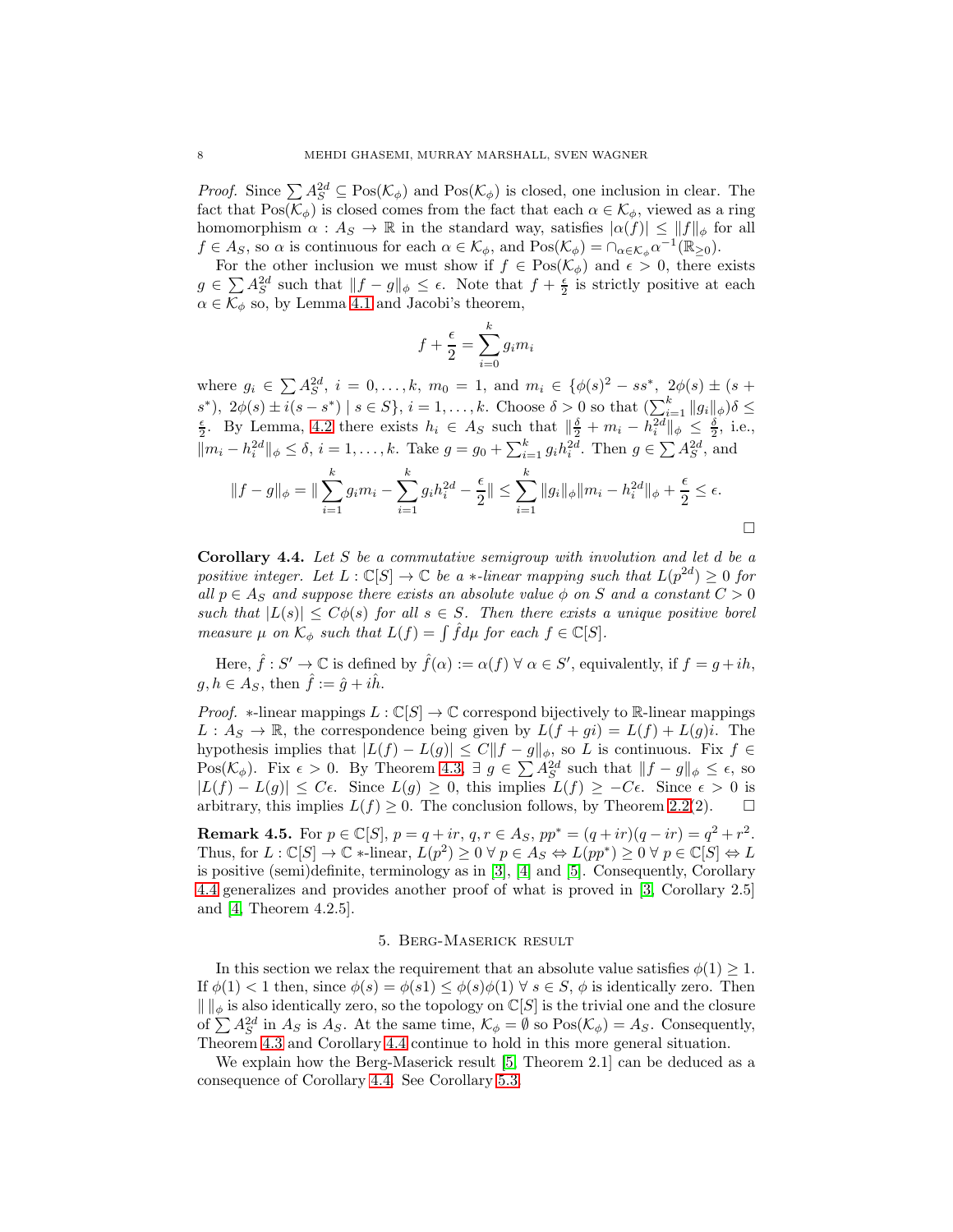A weak absolute value on S is a function  $\phi : S \to \mathbb{R}_{\geq 0}$  satisfying

$$
\phi(ss^*) \le \phi(s)^2 \ \forall \ s \in S.
$$

Replacing s by  $s^*$ , we see that  $\phi(ss^*) \leq \phi(s^*)^2$ , so

$$
\phi(ss^*) \le \min\{\phi(s)^2, \phi(s^*)^2\} \ \forall \ s \in S,
$$

for any weak absolute value  $\phi$  on S.

For any weak absolute value  $\phi$  on  $S,$  define  $\phi':S\to \mathbb{R}_{\geq 0}$  by

$$
\phi'(s) = \inf \{ \prod_{i=1}^k \min \{ \phi(s_i), \phi(s_i^*) \} \mid k \ge 1, s_1, \dots, s_k \in S, s = s_1 \dots s_k \}.
$$

<span id="page-8-0"></span>**Lemma 5.1.** Let  $\phi$  be a weak absolute value on S. Then

- (1)  $\phi'$  is an absolute value (possibly  $\phi' \equiv 0$ ).
- (2) If  $L : \mathbb{C}[S] \to \mathbb{C}$  is  $*$ -linear and positive semidefinite and  $\exists C > 0$  such that  $|L(s)| \leq C\phi(s) \ \forall \ s \in S, \ then \ |L(s)| \leq C\phi'(s) \ \forall \ s \in S.$
- (3)  $\mathcal{K}_{\phi} = \mathcal{K}_{\phi'}$ .

*Proof.* (1) This is clear. (2) It suffices to show

$$
|L(s_1...s_k)| \le C \prod_{i=1}^k \min{\{\phi(s_i), \phi(s_i^*)\}} \ \forall \ s_1,...,s_k \in S.
$$

Since  $|L(s)| \leq C\phi(s)$  and  $|L(s)| = |\overline{L(s)}| = |L(s^*)| \leq C\phi(s^*)$ , the result is clear when  $k = 1$ . Suppose now that  $k \geq 2$ . We make use of the Cauchy-Schwartz inequality for the inner product

$$
\langle f, g \rangle := L(fg^*), \ f, g \in \mathbb{C}[S].
$$

This implies, in particular, that

$$
|L(st^*)|^2 \le L(ss^*)L(tt^*) \,\forall\ s,t \in S.
$$

Using this we obtain

$$
|L(s_1...s_k)|^2 \le L(s_1s_1^*)L(s_2s_2^*...s_ks_k^*) \le C\phi(s_1s_1^*)C\prod_{i=2}^k \phi(s_is_i^*)
$$
  

$$
= C^2\prod_{i=1}^k \phi(s_is_i^*) \le C^2\prod_{i=1}^k \min{\{\phi(s_i)^2, \phi(s_i^*)^2\}}.
$$

(the second inequality by induction on  $k$ ). The result follows, by taking square roots. (3). Since  $\phi'(s) \leq \phi(s)$  for all  $s \in S$ , the inclusion  $\mathcal{K}_{\phi'} \subseteq \mathcal{K}_{\phi}$  is clear. For the other inclusion, note that each  $\alpha \in S'$  is positive semidefinite, so  $\mathcal{K}_{\phi} \subseteq \mathcal{K}_{\phi'}$ , by  $(2).$ 

<span id="page-8-1"></span> $\sum_{s} A_s^2$  in  $A_s$  in the topology induced by the  $\phi$ -seminorm  $||f||_{\phi} := \sum |f_s| \phi(s)$  is equal Corollary 5.2. Suppose  $\phi$  is a weak absolute value on S. Then the closure of to  $Pos(\mathcal{K}_{\phi})$ .

*Proof.* Denote the closure of  $\sum A_S^2$  in  $A_S$  in the topology induced by the  $\phi$ -seminorm by  $\sum A_S^2$ by  $\overline{\sum A_S^2}^{\phi}$ . By Lemma [5.1\(](#page-8-0)2), an R-linear map  $L : A_S \to \mathbb{R}$  non-negative on  $\sum A_S^2$  is continuous in the topology induced by  $\| \cdot \|_{\phi}$  iff it is continuous in the topology induced by  $\| \ \|_{\phi'}$ . It follows, using Corollary [2.8,](#page-3-4) that  $\sum A_S^2$  $\phi = \overline{\sum A_S^2}$ φ ′ . By Lemma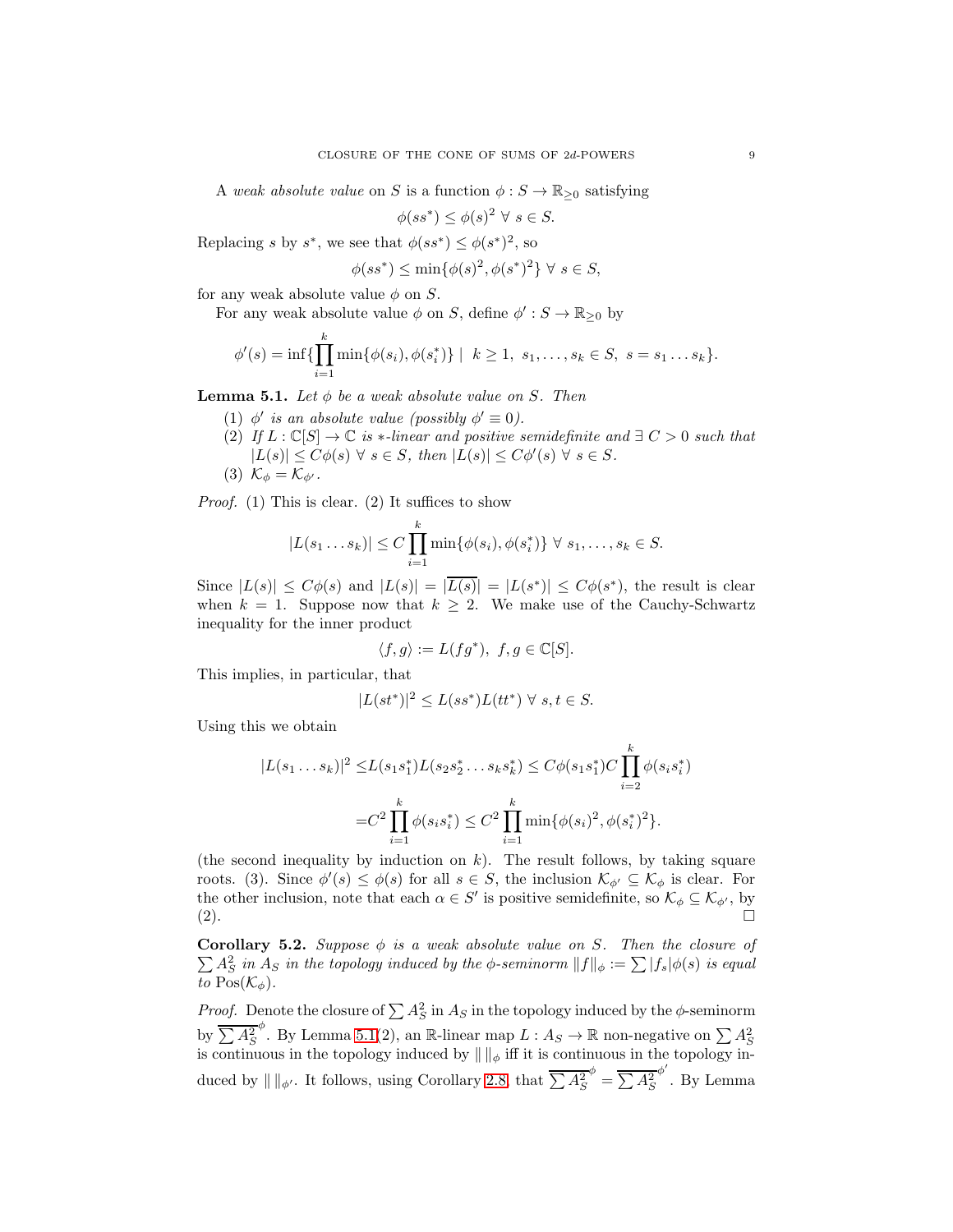[5.1\(](#page-8-0)3),  $\mathcal{K}_{\phi} = \mathcal{K}_{\phi'}$  so  $\text{Pos}(\mathcal{K}_{\phi}) = \text{Pos}(\mathcal{K}_{\phi'})$ . The result follows now using Lemma 5.1(1) and Theorem 4.3. [5.1\(](#page-8-0)1) and Theorem [4.3.](#page-6-0)

<span id="page-9-1"></span>Corollary 5.3. Suppose  $L : \mathbb{C}[S] \to \mathbb{C}$  is  $*$ -linear and positive semidefinite and there exists a weak absolute value  $\phi$  on S and a constant  $C > 0$  such that  $|L(s)| \leq$  $C\phi(s)$   $\forall$  s  $\in$  S. Then there exists a unique positive borel measure  $\mu$  on  $\mathcal{K}_{\phi}$  such that  $L(f) = \int \hat{f} d\mu$  for each  $f \in \mathbb{C}[S]$ .

*Proof.* In view of Lemma [5.1,](#page-8-0) this is immediate from Corollary [4.4.](#page-7-1)  $\Box$ 

<span id="page-9-0"></span>Since the argument in Lemma [5.1\(](#page-8-0)2) makes essential use of the Cauchy-Schwartz inequality, it seems unlikely that Corollaries [5.2](#page-8-1) and [5.3](#page-9-1) extend to the case  $d > 1$ .

#### 6. appendix

Let A be a commutative ring with 1. For simplicity assume  $\mathbb{Q} \subseteq A$ . In what follows, P is assumed to be a preprime of A, and  $M \subseteq A$  is a P-module.

We explain how the simple proof of Jacobi's theorem in the case  $d = 1$  found in [\[19,](#page-11-11) Theorem 5.4.4] can be extended to  $d > 1$ . We use the following lemma:

<span id="page-9-4"></span>**Lemma 6.1.** Suppose M is archimedean,  $a \in A$ ,  $t \in P$ ,  $at -1 \in M$ . Let n be a positive integer which is even. Then for any sufficiently large  $k \in \mathbb{Q}$ ,

$$
k^{n}(a+r) - 1 - (k-t)^{n}(a+r) \in M
$$

for each non-negative  $r \in \mathbb{Q}$ .

Proof. Since

$$
k^{n}(a+r) - 1 - (k-t)^{n}(a+r) = -1 - \sum_{i=1}^{n} {n \choose i} k^{n-i} (-t)^{i} (a+r)
$$
  
= -1 +  ${n \choose 1} k^{n-1} - \sum_{i=2}^{n} {n \choose i} k^{n-i} (-t)^{i} a$   
+  ${n \choose 1} k^{n-1} (at-1) + rt \sum_{i=1}^{n} {n \choose i} k^{n-i} (-t)^{i-1}$ 

and  $at - 1 \in M$ , it suffices to show that

<span id="page-9-2"></span>(6.1) 
$$
\sum_{i=1}^{n} \binom{n}{i} k^{n-i} (-t)^{i-1} \in M
$$

and

<span id="page-9-3"></span>(6.2) 
$$
-1 + {n \choose 1} k^{n-1} - \sum_{i=2}^{n} {n \choose i} k^{n-i} (-t)^{i} a \in M
$$

for sufficiently large  $k$ . Since

$$
\sum_{i=1}^{n} {n \choose i} k^{n-i} (-t)^{i-1} = k^{n-2} \left[ {n \choose 1} k - {n \choose 2} t \right] + k^{n-4} t^2 \left[ {n \choose 3} k - {n \choose 4} t \right] + \dots,
$$

and M is archimedean, so  $\binom{n}{1}$ 1  $\bigg) k - \bigg( \begin{matrix} n \\ 2 \end{matrix}$ 2  $\Big\}$ t,  $\Big\{n \atop 2\Big\}$ 3  $\bigg) k - \binom{n}{4}$ 4  $t, \ldots$  belong to M for k sufficiently large,  $(6.1)$  is clear, for k sufficiently large.

Regarding [\(6.2\)](#page-9-3), write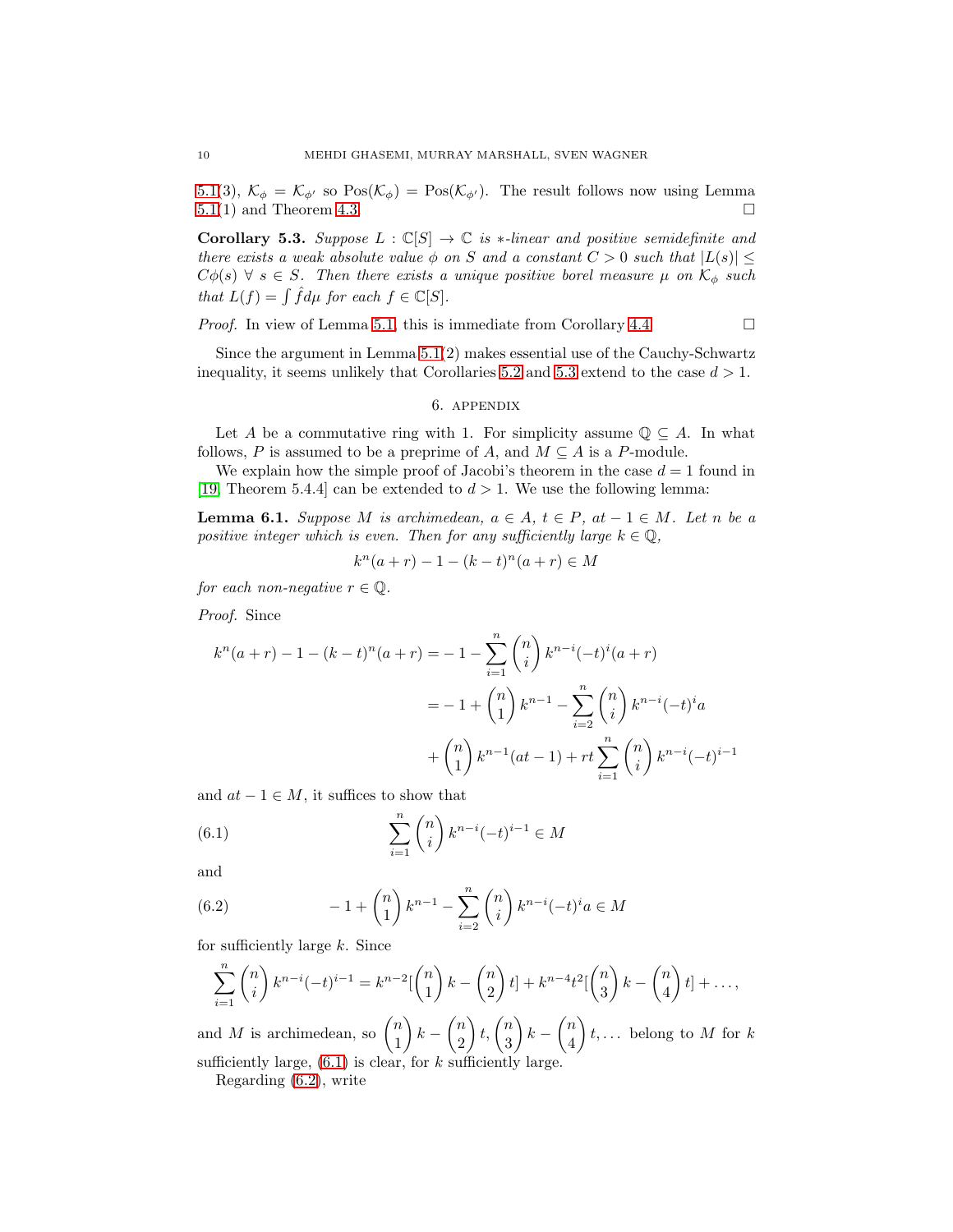$$
\binom{n}{3} k^{n-3} t^3 a = \binom{n}{3} k^{n-3} t^2 (k+ta) - \binom{n}{3} k^{n-2} t^2,
$$
  
-
$$
\binom{n}{4} k^{n-4} t^4 a = \binom{n}{4} k^{n-4} t^2 (k^2 - t^2 a) - \binom{n}{4} k^{n-2} t^2, \text{ etc.},
$$

choosing k so large that  $k + ta$ ,  $k^2 - t^2a$ , etc., belong to M, we are reduced to showing that

<span id="page-10-0"></span>
$$
(6.3) \quad -1 + \binom{n}{1} k^{n-1} - \binom{n}{2} k^{n-2} t^2 a - \binom{n}{3} k^{n-2} t^2 - \binom{n}{4} k^{n-2} t^2 - \dots \in M
$$

for k sufficiently large. Dividing through by  $k^{n-2}$ , using the fact that M is archimedean and  $\binom{n}{1}$ 1  $\bigg\}\,k-\frac{1}{k^{n-2}}\,\geq\,$  $\sqrt{n}$ 1  $k-1$  if  $k≥1$ , we see that this is true, i.e., [\(6.3\)](#page-10-0) does indeed hold for k sufficiently large.  $\Box$ 

*Proof of Theorem [2.5.](#page-2-1)* We argue as in [\[19,](#page-11-11) Theorem 5.4.4]. Let  $P = \sum A^{2d}$ . Set  $M_1 := M - aP$ . Since  $M \subseteq M_1, M_1$  is archimedean. The assumption  $\alpha(a) > 0$ for all  $\alpha \in \mathcal{K}_M$  implies  $\mathcal{K}_{M_1} = \emptyset$  and, as noted earlier, P is generating, so, by [\[19,](#page-11-11) Corollary 5.4.1],  $-1 \in M_1$ . Thus  $-1 = s - at$ ,  $s \in M$ ,  $t \in P$ , so  $at - 1 = s \in M$ . Apply Lemma [6.1](#page-9-4) with  $n = 2d$  to conclude that

$$
k^{2d}(a+r) - 1 - (k-t)^{2d}(a+r) \in M
$$

for each  $r \in \mathbb{Q}_{\geq 0}$ , for any k sufficiently large. Dividing by  $k^{2d}$ , we see that

$$
a + r \in M \Rightarrow a + r - \frac{1}{k^{2d}} \in M.
$$

Iterating, we obtain eventually that  $a + r \in M$  for some negative  $r \in \mathbb{Q}$ , so  $a = (a+r)+(-r) \in M$ .  $(a + r) + (-r) \in M$ .

Recall: A preprime P of A is torsion if  $\forall a \in A \exists n \geq 1$  such that  $a^n \in P$ , and P is weakly torsion if  $\forall a \in A \exists$  rational  $r > 0$  and  $n \ge 1$  such that  $(r+a)^n \in P$ . Clearly, for any preprime  $P$ ,

P is a preordering  $\Rightarrow$  P is torsion  $\Rightarrow$  P is weakly torsion.

It is proved in [\[18,](#page-11-18) Lemma 2.4] that any preprime which is weakly torsion is generating. Moreover, one has the following extension of Jacobi's result:

<span id="page-10-1"></span>**Theorem 6.2.** Suppose  $M \subseteq A$  is an archimedean P-module, P a weakly torsion preprime of A. Then, for any  $a \in A$ ,

$$
\hat{a} > 0 \text{ on } \mathcal{K}_M \Rightarrow a \in M.
$$

*Proof.* See [\[18,](#page-11-18) Theorem 2.3].

Unfortunately, it is not clear how Lemma [6.1](#page-9-4) can be applied to give a proof of Theorem [6.2.](#page-10-1)